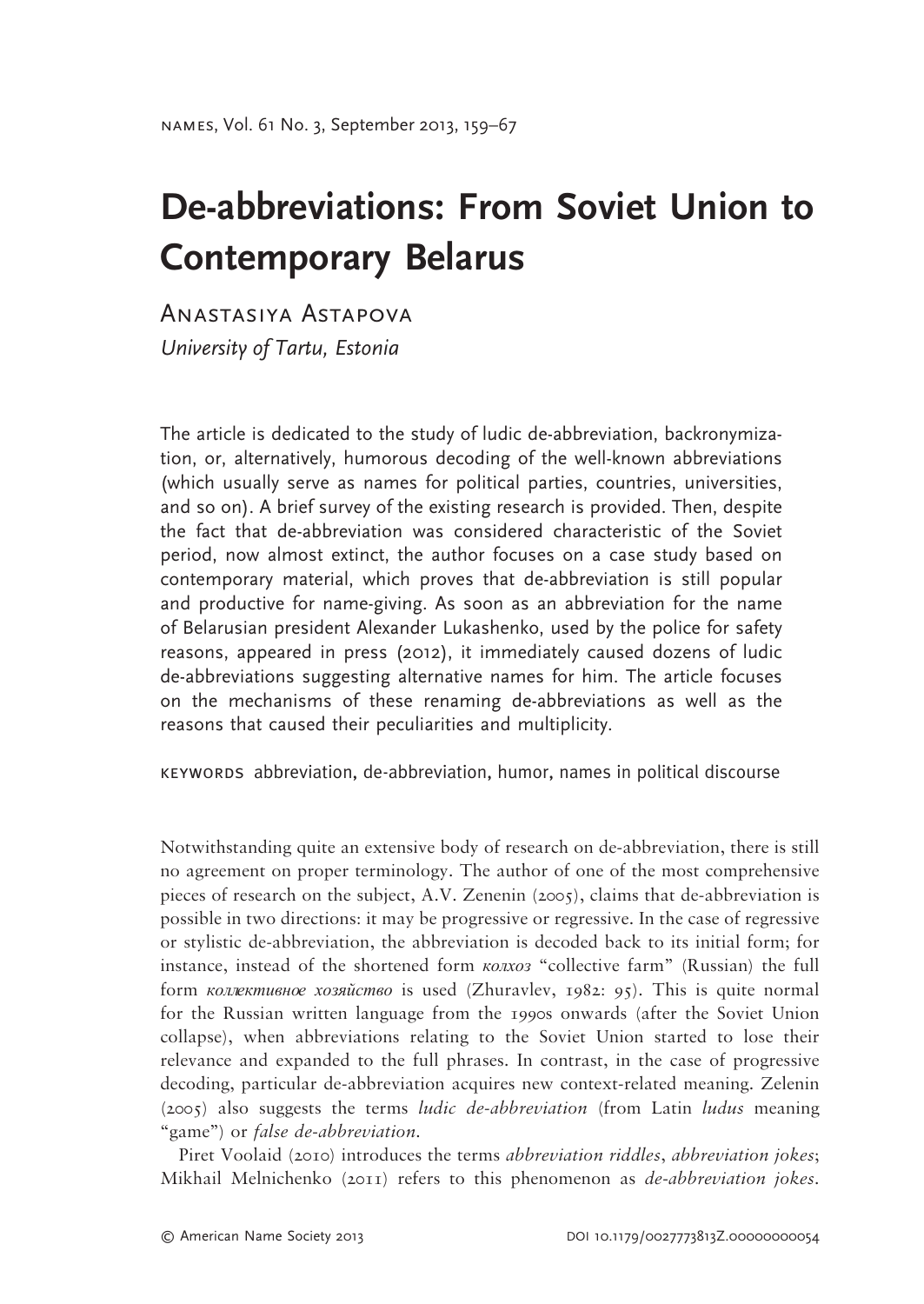Other possible terms include *abbreviation parodies*, *humorous abbreviations*, *alternative interpretations of abbreviations*, *quasi abbreviations* (Voolaid, 2010), *relative decoding*, *false decoding* (Ermakova, et al. 1999), *backronymization* (from acronym), *reverse acronym* (McFedries). This article adopts the term *de-abbreviation* to refer only to what A. Zelenin (2005) calls *ludic* or *false de-abbreviation*.

## Abbreviation and de-abbreviation as naming and renaming in Soviet Union

Even though the abbreviations were used long before the appearance of the Soviet Union, according to Alexandra Arkhipova (2007) they were employed only in sacred texts to shorten the names of saints in a prayer or on an icon. Their pragmatics totally changed in the twentieth century. Sergei Kartsevsky (1923) argued that the abbreviation outburst goes back to the beginning of World War I, while Arkhipova (2007) claimed that by that time Russian had taken first place according to the number of abbreviations and shortenings.

Meanwhile, instances of alternative de-abbreviations were identified from the early years of Soviet power. The first recorded humorous de-abbreviations were identified by Mikhail Melnichenko (2011) in his study of jokes of the first half of the twentieth century. At the beginning many de-abbreviations were limited by criminal culture, although soon their usage expanded considerably. It was probably the abbreviation *SSSR* ("USSR") that achieved the most alternative interpretations. Melnichenko (2011) gives seven examples of its de-abbreviation in Russian, while Piret Voolaid (2010) shows twenty-two examples in Russian and Estonian, for instance, *Stalin sõitis seaga ratsa* ("Stalin rode on a pig," Estonian), *Смерть Сталина спасет Россию* ("Stalin's death saves Russia").

Even though Estonian was still widely used in Soviet Estonia, it obviously also reacted to such a large number of abbreviations in Russian. Piret Voolaid (2010) collected 3000 Estonian abbreviation riddles (as she calls them) that survived in unsanctioned collections from Soviet times. M. Melnichenko (2011) collected a body of 1926 Soviet political joke types in Russian from the first half of the twentieth century from memoirs, court cases, and so on, and showed that 6.85 percent of them are based on de-abbreviation; he argues that de-abbreviations were definitely used in oral speech and mottoes (as well as other genres of political folklore) and were mainly transmitted by children and poorly qualified workers. This is reminiscent of the law of folklore genre transmission described by R. Jakobson and P. Bogatyrev (1980) in their article "Folklore as a Special Form of Creation." Unlike literature, and in the same way as language, folklore must pass "censorship." It can only be called folklore when other bearers of tradition adopt it. No wonder that de-abbreviation is often related to jokes, riddles, and other folk genres. Why did ludic de-abbreviations develop and proliferate in the Soviet Union?

First of all, the meaning of an abbreviation was often obscure to speakers and so de-abbreviation may be considered a form of struggle against unclear language material (Voolaid, 2010; Zelenin, 2005). A. Arkhipova (2007) retells the results of the novel experiment held by the sociolinguists to study the language of Red Army soldiers in the 1920s (Lehikoinen, 1990), when the question of their active and passive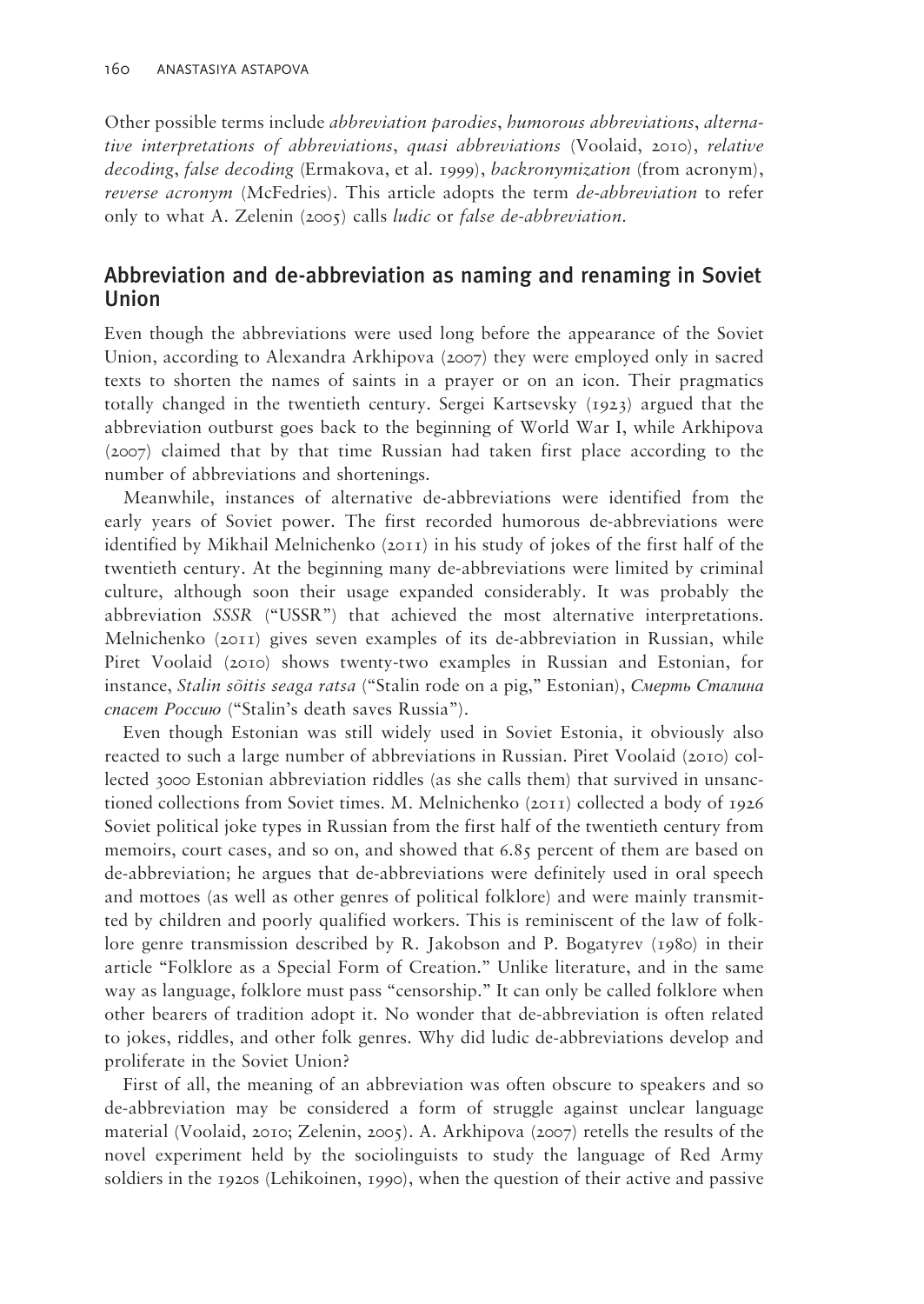vocabulary was researched. It was found that the soldiers did not understand 81 percent of abbreviations, including *СССР* ("USSR") and *РСФСР* ("Russian Soviet Federative Socialist Republic"). Similarly, in the Estonian case the alternative interpretations of abbreviations also show that the (forced) adoption of foreign culture resulted in a number of sarcastic interpretations (Loorits, 1994).

The second group of reasons is closely connected to the Soviet regime. Humorous de-abbreviations may be considered a response to socio-cultural pressure (Sarv, 1995). Moreover, in fact they could serve as a mechanism of concealing the real meaning. For instance, the well-known musicologist I. I. Sollertinsky used the de-abbreviation *Цецилия Карловна* (a combination of the first name and the patronymic) in order to encode within the name of this imagined relative a possible visit from agents sent by the *ЦК* (the Central Committee, the highest body of the Soviet Communist Party), who could arrest him (Zelenin, 2005: 80). This prompted P. Voolaid (2010) to characterize de-abbreviation as a part of in-group slang, which carries a new meaning and has a key role in subcultural communication. Moreover, non-conformists often used such de-abbreviations with provocative aims, such as in anti-Soviet mottoes mentioned above. De-abbreviations are often negative and targeted at power.

Since de-abbreviations often became part of jokes, the Freudian approach would see them as vehicles for tabooed and inappropriate topics. Similarly, they form an important mechanism in the *carnivalesque*, facilitating digression from the social norms and mockery of official clichés (Bakhtin, 1993). The de-abbreviation may also be explained with the help of incongruity theory related to humor (Raskin, 1985). When the meaning of the official abbreviation and the alternative one of the de-abbreviation do not match, it produces a comic effect. This is why they are easily employed in jokes and anecdotes, receiving additional motivation in such texts. Figure 1 reflects the main themes of names-abbreviations subject to ludic de-abbreviation.

| Main themes of abbrevia-<br>tions                       | Example of abbreviation                                                                       | Its Judic de-abbreviation                                                                                                                                  |
|---------------------------------------------------------|-----------------------------------------------------------------------------------------------|------------------------------------------------------------------------------------------------------------------------------------------------------------|
| Names for political parties<br>and movements            | КПСС, Коммунистическая<br>партия Советского Союза<br>"Communist Party of the Soviet<br>Union" | Коммунисты продали советскую<br>систему<br>"Communists sold the Soviet system"                                                                             |
| Related to social, political or<br>economical phenomena | КГБ, Комитет государственной<br>безопасности<br>"Committee for State Security"                | Кодла грубых бандитов<br>"The gang of rude bandits"                                                                                                        |
| Educational, cultural<br>organisations or enterprises   | РИИИ, Российский институт<br>истории искусств<br>"Russian University of Arts History"         | Российский институт испуганной<br>интеллигенции<br>"Russian university of the frightened<br>intelligentsia" (after the mass arrests<br>held there in 1922) |
| <b>Disciplines</b>                                      | ОБЖ, Основы безопасности<br>жизнедеятельности<br>"Fundamentals of Safety"                     | Общество беременных женщин<br>"The society of pregnant women"                                                                                              |
| Names for machines,<br>mechanisms                       | <b>BMW</b>                                                                                    | бандитская машина воров<br>"The bandit car of thieves"                                                                                                     |

figure 1 Main themes of abbreviations subject to ludic de-abbreviation (based on Zelenin 2005).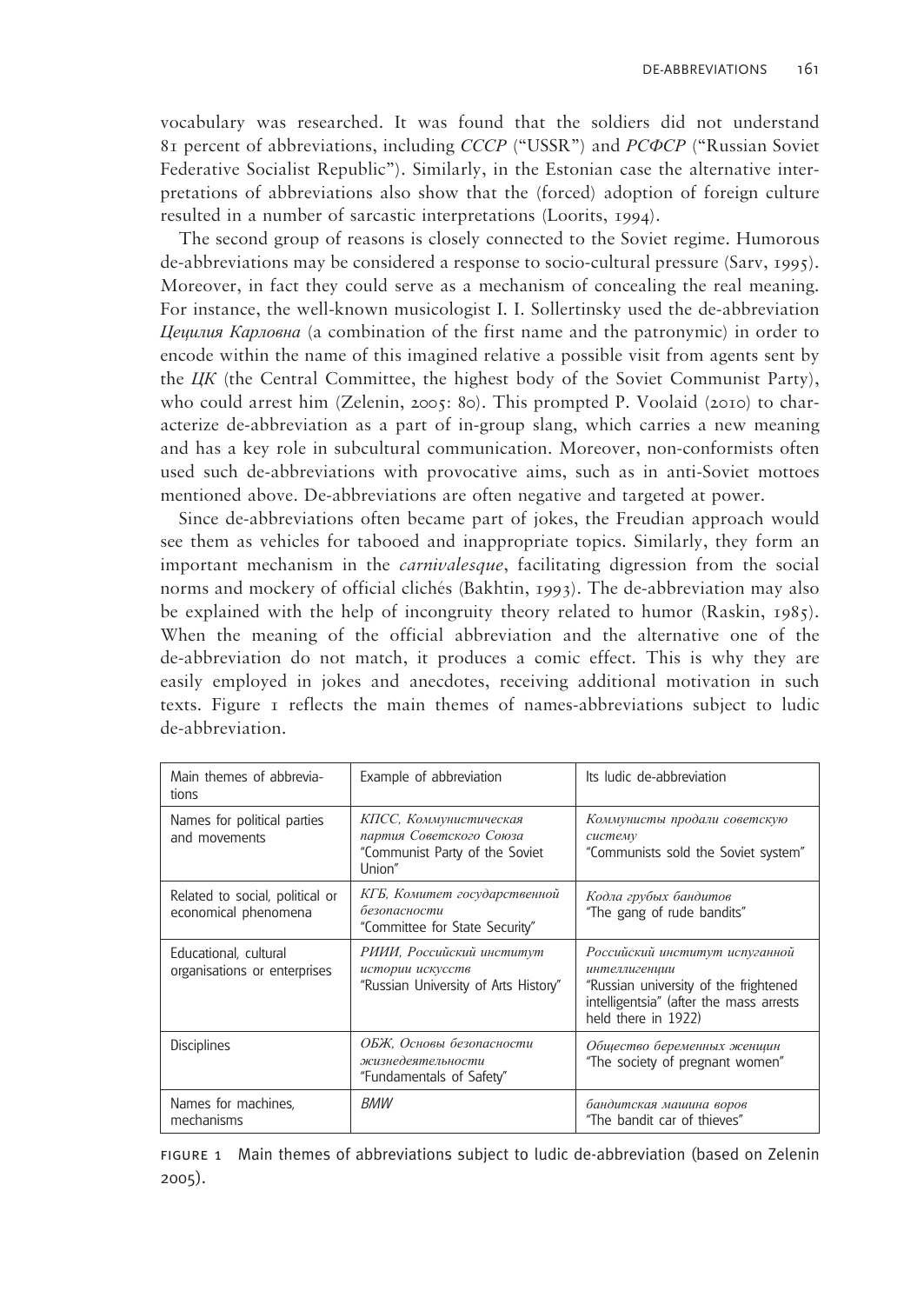Ludic de-abbreviations do not always have to carry political connotations or rely on abbreviations. For instance, the word *студент —* "student" — was and still is de-abbreviated as a part of the joke, even though it is not an abbreviation itself: *Сонное Теоретически Умное Дитя Естественно Не желающее Трудиться —* "sleepy, theoretically smart kid who doesn't wish to work."

An overview of existing studies shows that the issue of de-abbreviations has rarely been discussed in English. Nevertheless, it is frequently considered that ludic deabbreviation blossomed during the Soviet Era due to the totalitarian regime and has almost died out today (Zelenin, 2005). Indeed, the majority of Soviet abbreviations, as well as their decoding, disappeared from general use after the collapse of the USSR. Today in many post-Soviet countries ludic de-abbreviation is a rare case, and even if it exists, it has changed its nature. For instance, in Estonia Soviet abbreviations and consequently de-abbreviations were replaced by ones from English language and the Anglo-American cultural space. For example, *NATO* is de-abbreviated as *natsionalistide amoraalne terroristlik organisatsioon* "amoral terrorist organization of nationalists" (Voolaid, 2010).

If we rely on the point of view that it was the totalitarian regime that caused so many abbreviations and de-abbreviations, it is important to understand that not all post-Soviet countries acquired democracy after the Soviet Union's collapse. Contemporary Belarus has been under a totalitarian regime for nineteen years after the collapse of the Soviet Union. As the transitional stage between Soviet and Alexander Lukashenko regime was quite short, many Soviet political features relating to socialism and totalitarianism were inherited by contemporary Belarus, including language and folklore.

## The Belarusian Case

On March 1 2012 the Internet version of the Belarusian opposition newspaper *Наша Ніва* ("Our grain field") published a short report entitled "What the Police Call Lukashenko" (2012). Here is an excerpt translated from Belarusian about what happened on the streets of Minsk one day. Further on I am going to give the translations from Belarusian, Russian, and Trasyanka (a dialect embracing features of Belarusian and Russian):

On the first spring day we were interviewing citizens in the streets of the city. We went out to the Victors' avenue where we hadn't taken photos for a while. Suddenly the police came up and checked our documents: "Maybe, you'll leave..." - "But we've just come, why leave?" — "*BДЛ* is coming" — "Who?" — "The supreme official person" (*abbreviation from ВДЛ "Высшее должностное лицо"*), the policeman explained. And no clapping [1]!

The report was reprinted on the opposition website <www.charter97.org> (2012) on March 3. Both websites provide the option to comment on the news and in both cases there was an outburst of comments about the articles (26 on *Наша Ніва* and 70 on *www.charter97.org*).

Most of the comments carry evaluations of the articles, of the contemporary political situation in Belarus and sometimes, which is interesting for our case, of the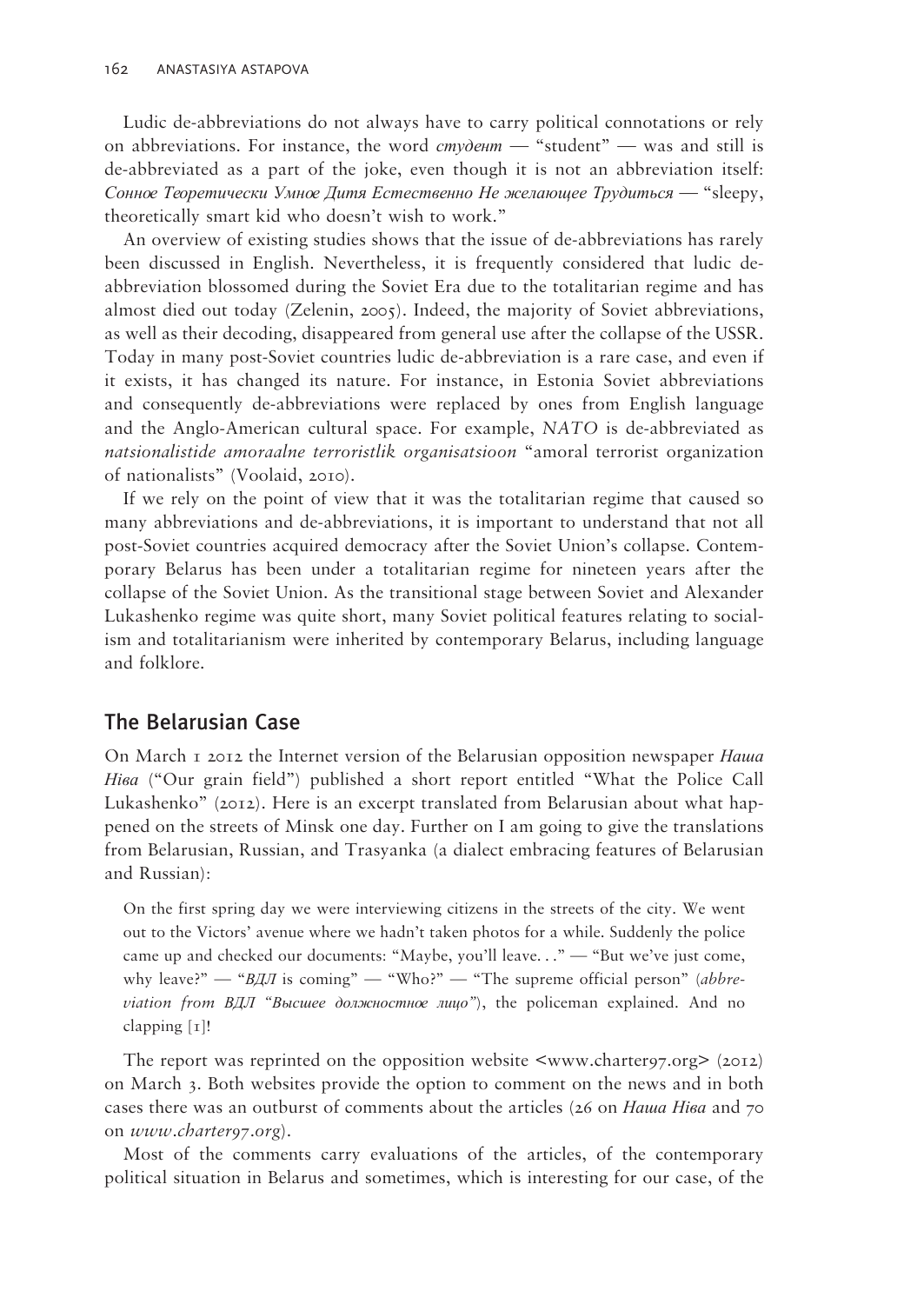tradition of the police giving names to officials (coding the president's name for safety reasons, for instance):

CIS, March 1, 2012 at 20.25

Why Lukashenko? The status of the supreme official person may be adopted by any head of the supreme executive organ, the Supreme Court, for instance, the Ministers' Council, the President's administration, the Prosecutor General, before there was the CIS committee in Minsk. . . If the traffic police do not know exactly about who is going to come, it's not necessary for them to know.

Among the comments there are rumors dealing with the question of how the name of the president may be also ciphered by the police (*объект Свислочь* ("object Svisloch" [2]), *Нептун* ("Neptune"). Very often users associated the theme of the article with other well-known nicknames for A. Lukashenko. Among them, the most popular nicknames (which are actually abbreviations) are *ШОС*, or *Шоб он сдох* ("wish he died"), *ТНП*, or *Так называемый президент* ("the so-called president").

Moreover, there is a rhyme composed of the abbreviations and other combinations of letters:

ЁКЛМН ВДЛ ТНП И ДЛББ ПНХ И Т И ТВ КГБ АГЛ ШОС ТБ*.*

Here is the explanation of each abbreviation:

 $EKJIMH$  — a typical combination of letters used as an exclamation which can be roughly translated as "Damn!"

ВДЛ — abbreviation of "supreme official person" mentioned in the article.

ТНП — abbreviation of "the so-called president" (*так называемый президент*).

ДЛББ — an *abjad* (a type of writing system where each symbol always stands for a consonant, leaving the reader to supply the appropriate vowels) from *долбоеб* ("moron").

ПНХ — an abbreviation of *пошел нахуй* ("fuck you").

- ИТИ meaning unclear.
- $TB TV$ .

 $KFB$  —  $KGB$ .

АГЛ — abbreviation of Alexander Grigorjevich Lukashenko.

ШОС — abbreviation of "Wish he died."

ТБ — meaning unclear.

However, most of the comments deal with the play on the abbreviation *ВДЛ* ("supreme official person") that appeared in the article, in particular, its ludic deabbreviation, which became the main means to create comic effect in the comments. Moreover, it was a way of *renaming* the president thus imposing the new qualities on him. There were several mechanisms used for the de-abbreviation, and they can be divided into the following types:

#### *1. Initial de-abbreviation*

In the case of initial de-abbreviation only the initial letters of the abbreviation are used. Initial de-abbreviations may be divided into two subtypes; the difference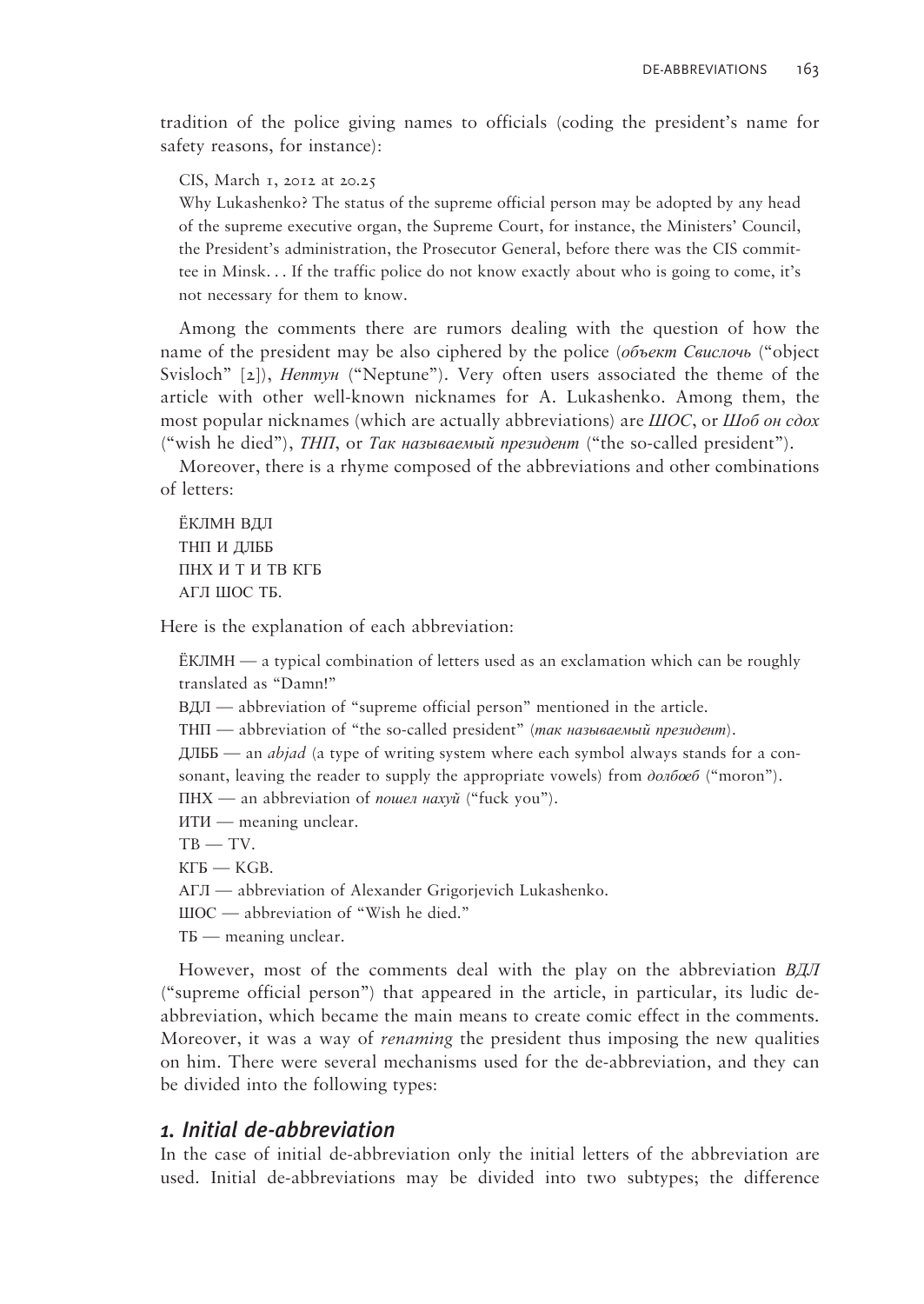between them is in the mutual dependence/non-dependence of the words in the phrase creating the de-abbreviation.

In the case of the first subtype, the words composing the de-abbreviation are not interdependent, rather there is a loose combination of words:

*Віця+Дзіма+Ляксандр* "Vitya+Dima+Lyaksandr" (the names of two Lukashenko's sons and his own name are used).

Unlike the previous subtype, in the second one the words are mutually dependent and combine to form a phrase, rather than a loose combination of words. This mechanism is the most productive:

*Всех Достал Лукавый* "The Evil one annoyed everyone."

Lukashenko's surname is similar to the Russian word *лукавый* "evil" (often used in connection with the devil). This similarity was used by the author of the deabbreviation. The user invented the phrase for de-abbreviation, the elements of which are not loose, but combined into collocation that consists of three words, the initial letters of which were used for the de-abbreviation.

Other examples:

*Вельможный Далай-Лама* "Lordy Dalai-Lama." *Лицемер власть держащий* "Hypocrite holding the power." *Высший дебильный лицемер* "The supreme moron hypocrite." *Всех достал лгун* "The liar annoyed everyone." *Властьимеющий диктатор Лукашенко* "Keeping the power dictator Lukashenko." *Восьмисисечный дуремар луковый* "The onion fool with eight tits" (*Lukashenko* sounds similar to "onion" or *луковый*). *Вельмі дрэнная Людына* "Very bad person". *Вечный диктатор Лукашенко* "Eternal dictator Lukashenko."

In two of the above cases words consonant with the surname Lukashenko are used (*луковый* "onion," *лукавый* "evil"). I did not include this technique in any separate subtype as these "similarities" are widely used in informal speech and are not innovative in these de-abbreviations.

## *2. In-word de-abbreviation*

In some cases, the abbreviation *BДЛ* can generate de-abbreviations made up from one or several words. Unlike the previous case, these are *not* only initial letters/sounds but also those in the *middle*. They are always *consonants*, for example:

*ВоДоЛей* "Aquarius."

This type falls into two subtypes. The first one is a full consonant de-abbreviation, where *all* consonants of *one* word are used:

*ВиДЛы* most likely the plural from "Weedle" *—* a Pokémon character. *ВыДЛо* similar to *быдло*, "cattle."

The second subtype is a partial consonant de-abbreviation, when only several (not all) consonants of the word/words are used. Such de-abbreviations may be created with the help of one word: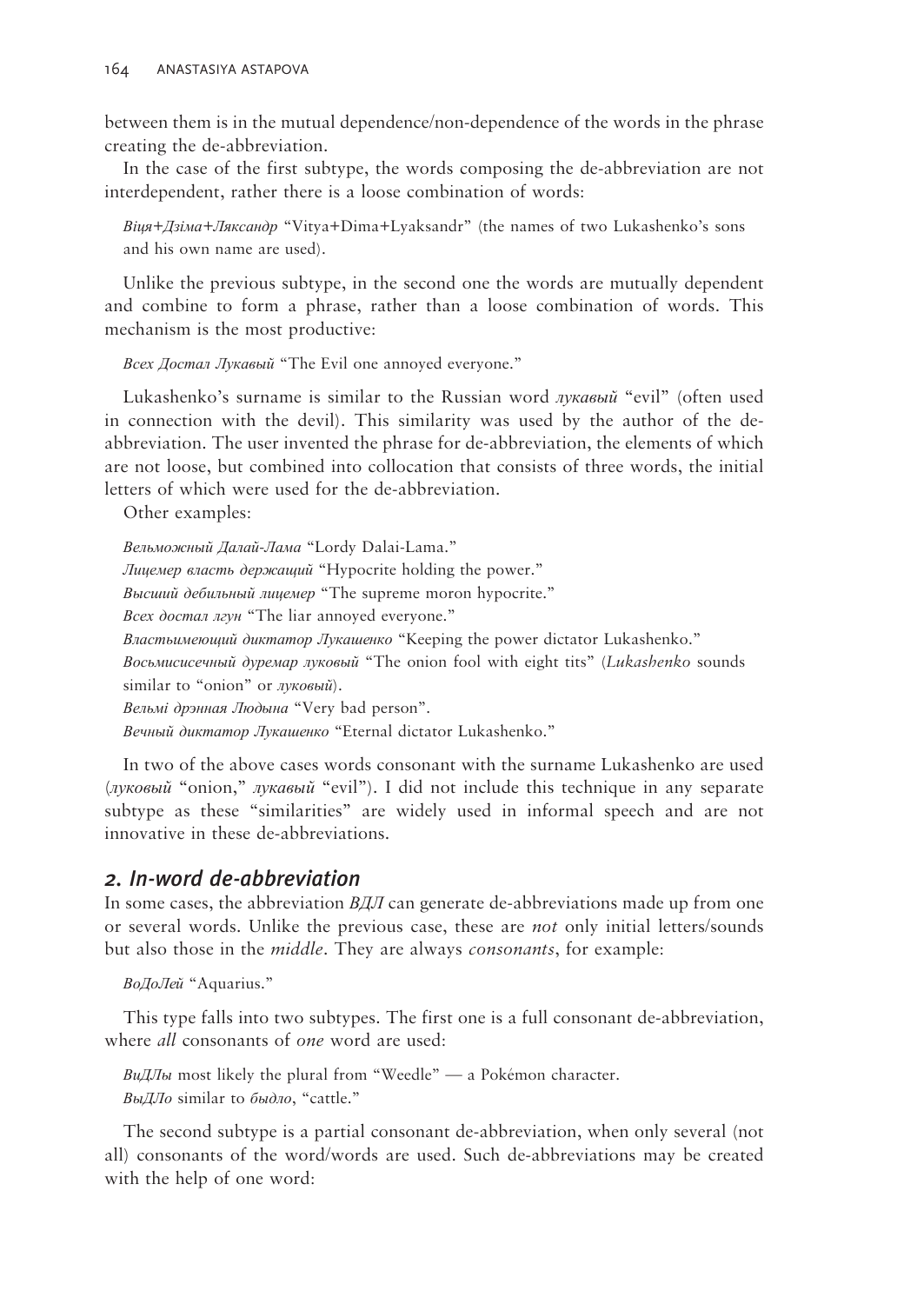*ВалиДоЛ* "validol" (though there are four consonants in this word, only three are used). *ВыДеЛок* similar to "defected." *ВыДаЛены* similar to "extracted." *ВурДаЛак* "vampire," de-abbreviation suggested by two users. *ВоДоЛаз* "diver."

Or with the help of two words, usually using the consonants of both, with the initial letter *B* ([v]) always adopted from the initial letter of the first word:

*ВеЛикий Дьявол* "Great Devil." *Вот ДебиЛ* "What a moron." *Вусатый ДебиЛоид* "Moustached birdbrain."

#### *3. Changes in the abbreviation to create the de-abbreviation*

In this case a user fails to come up with a good de-abbreviation and changes one letter in the abbreviation. There is always an explanation in this case for the change in the abbreviation, like: "they mixed up the letters," "not  $\dots$  but  $\dots$ ," "it's better to be. . . . " For example:

*ВДМ надо, Волан Де Морт* "It has to be *ВДМ*, VolDeMort."

The abbreviation that appears may be of a previously described type, initial or in-word:

*Не ВДЛ, а ВЛД — ВЛаДыка. Для них он повелитель* "Not *ВДЛ*, but *ВЛД*, the Sovereign, for them he is a lord."

#### *4. Using other well-known abbreviations to create a comic effect*

The "abbreviation style" requires more abbreviations and evokes other well-known abbreviations in the comments.

*ЧМ, Чемпионат Мира* "World Championship." *Х, Хоккей* "hockey." *АГЛ, Александр Григорьевич Лукашенко* "Alexander Grigorjevich Lukashenko." *ПНХ, Пошел НаХуй* "Fuck you." *ЗПР, Задержка Психического Развития* "mental retardation."

Thus, the term *ВДЛ*, used as professional slang to name the president within the closed group of the police, escaped by means of the mass media and the Internet to a general audience. In other words, an abbreviation created to hide the name from outsiders, got to those outsiders. As a result, the new and obscure abbreviation, which appeared spontaneously in а different environment, received plenty of alternative interpretations, providing the "real name" of the president. It is curious that initially in the Soviet Union ludic de-abbreviations were widespread mainly in criminal culture. In the contemporary Belarusian case the abbreviation taken for decoding is loaned from police slang, which is very much related to its criminal counterpart.

Unlike the examples from the Soviet Union, the de-abbreviations provided for the name *ВДЛ* probably do not spread further and become actively used on the Internet and in oral communication. They die within local discussion, as spontaneously as they are born. Nevertheless, as could be seen, the discussions also embrace other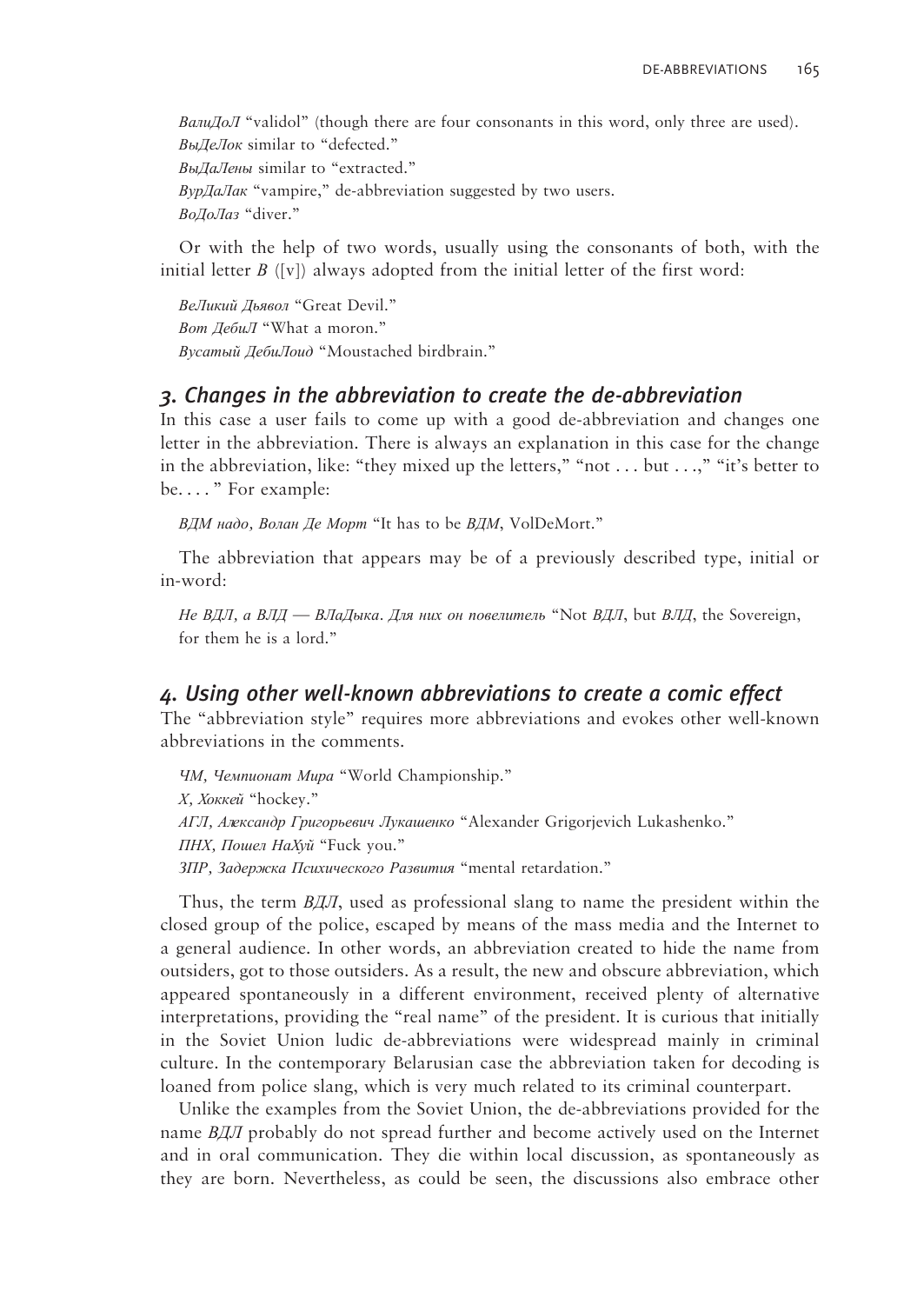widespread names for A. Lukashenko, including those in the form of abbreviation. Generally the tendency to nickname the leader with an abbreviation (also used for the names of the Russian prime minister and president, for instance) reflects the characteristic feature of online communication: shortening names, rather than typing them fully.

The article and further comments on it appeared on two websites that expressed oppositional political views. This influenced the popularity and political character of this de-abbreviation. As has already been mentioned, alternative de-abbreviations were widely used with the aim of agitation against the government in the Soviet Union. The same happened in the Belarusian case. Two anti-government websites published an article with the abbreviation of the name used for A. Lukashenko, and their audience, also set against the president, immediately reacted with alternative de-abbreviations undermining his authority. The comments and alternative deabbreviations carry aggression against the president and disapproval of his actions. Such a case would have hardly been observed on a pro-presidential website. The names alternative to official abbreviation vested the commentators with power to give their own negative characteristics to the president. Such naming (or renaming) perfectly fits into that particular power discourse and functions in the way that is not much dissimilar to political jokes. Finally, while an abbreviation is usually created according to special language norms, it can be seen that de-abbreviation acquires different forms and is carried out through various mechanisms. It is even possible to change the abbreviation itself to create a funny de-abbreviation.

Thus, this case study shows that even though the scholarly interest in this phenomenon waned, ludic de-abbreviation still exists, although it has acquired new features. The Internet allowed larger numbers of people to participate in the creation of de-abbreviations. The de-abbreviation became a means of giving alternative names to the president, characterizing his personality and rule, as seen by the people. Even though they are not incorporated into riddles or jokes, their functions are very similar. Users come up with a certain alternative meaning for an abbreviation (as in a riddle), which should be humorous (as in a joke), again bringing us to the notion of folklore, which has evidently become much wider than in the times of Bogatyrev and Jakobson.

### Acknowledgements

This research was supported by the European Union through the European Regional development Fund (Center of Excellence in Cultural Theory) by European Social Fund's Doctoral Studies and Internationalisation Programme DoRa, and ETF grants No. 8149, 9190. Advice given by Irina Sadovina and Jonathan Roper has been a great help in this research.

#### Notes

<sup>1</sup> Clapping became a form of protest for Belarusians. Since people were not allowed to protest officially, get together and talk at meetings, the movement called Revolution in Social Networks organized several unofficial meetings. People got together in

the streets, clapping at the regime without saying a single word.

2 The toponym *Svisloch* is common in Belarus. It is the name of a river and several settlements.